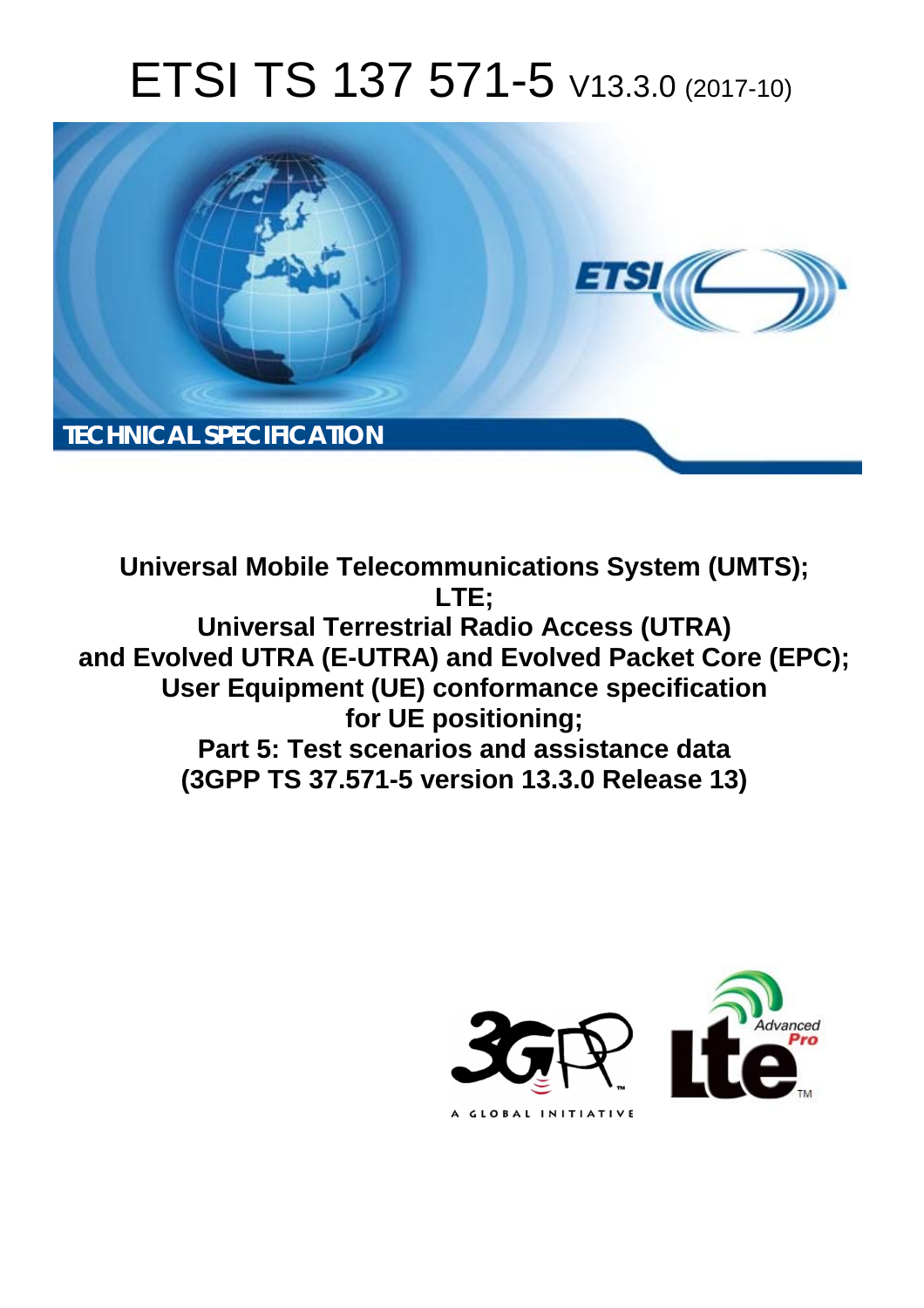Reference RTS/TSGR-0537571-5vD30

> Keywords LTE,UMTS

#### *ETSI*

#### 650 Route des Lucioles F-06921 Sophia Antipolis Cedex - FRANCE

Tel.: +33 4 92 94 42 00 Fax: +33 4 93 65 47 16

Siret N° 348 623 562 00017 - NAF 742 C Association à but non lucratif enregistrée à la Sous-Préfecture de Grasse (06) N° 7803/88

#### *Important notice*

The present document can be downloaded from: <http://www.etsi.org/standards-search>

The present document may be made available in electronic versions and/or in print. The content of any electronic and/or print versions of the present document shall not be modified without the prior written authorization of ETSI. In case of any existing or perceived difference in contents between such versions and/or in print, the only prevailing document is the print of the Portable Document Format (PDF) version kept on a specific network drive within ETSI Secretariat.

Users of the present document should be aware that the document may be subject to revision or change of status. Information on the current status of this and other ETSI documents is available at <https://portal.etsi.org/TB/ETSIDeliverableStatus.aspx>

If you find errors in the present document, please send your comment to one of the following services: <https://portal.etsi.org/People/CommiteeSupportStaff.aspx>

#### *Copyright Notification*

No part may be reproduced or utilized in any form or by any means, electronic or mechanical, including photocopying and microfilm except as authorized by written permission of ETSI. The content of the PDF version shall not be modified without the written authorization of ETSI. The copyright and the foregoing restriction extend to reproduction in all media.

> © ETSI 2017. All rights reserved.

**DECT**TM, **PLUGTESTS**TM, **UMTS**TM and the ETSI logo are trademarks of ETSI registered for the benefit of its Members. **3GPP**TM and **LTE**™ are trademarks of ETSI registered for the benefit of its Members and of the 3GPP Organizational Partners. **oneM2M** logo is protected for the benefit of its Members.

**GSM**® and the GSM logo are trademarks registered and owned by the GSM Association.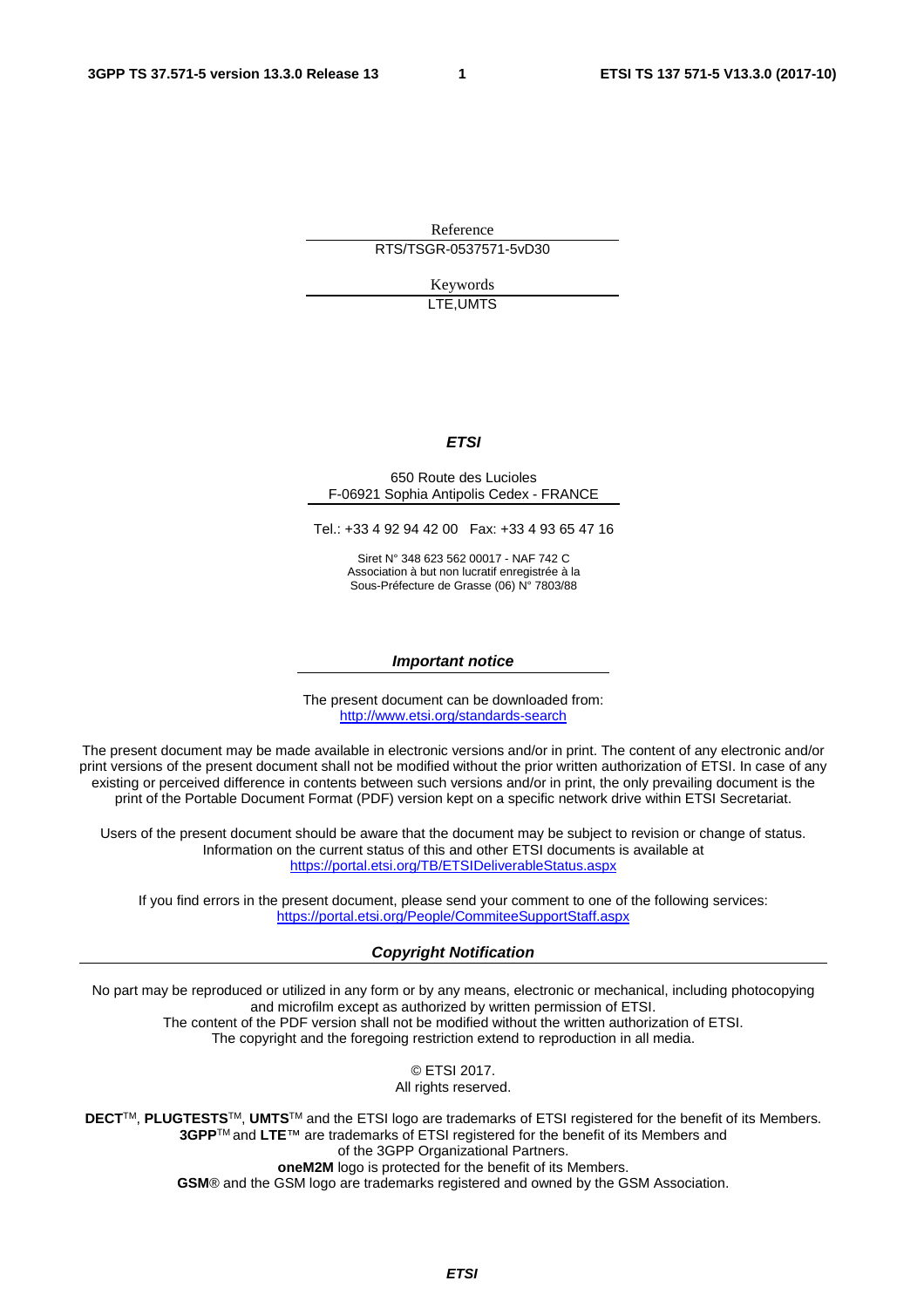### Intellectual Property Rights

IPRs essential or potentially essential to the present document may have been declared to ETSI. The information pertaining to these essential IPRs, if any, is publicly available for **ETSI members and non-members**, and can be found in ETSI SR 000 314: *"Intellectual Property Rights (IPRs); Essential, or potentially Essential, IPRs notified to ETSI in respect of ETSI standards"*, which is available from the ETSI Secretariat. Latest updates are available on the ETSI Web server ([https://ipr.etsi.org/\)](https://ipr.etsi.org/).

Pursuant to the ETSI IPR Policy, no investigation, including IPR searches, has been carried out by ETSI. No guarantee can be given as to the existence of other IPRs not referenced in ETSI SR 000 314 (or the updates on the ETSI Web server) which are, or may be, or may become, essential to the present document.

#### Foreword

This Technical Specification (TS) has been produced by ETSI 3rd Generation Partnership Project (3GPP).

The present document may refer to technical specifications or reports using their 3GPP identities, UMTS identities or GSM identities. These should be interpreted as being references to the corresponding ETSI deliverables.

The cross reference between GSM, UMTS, 3GPP and ETSI identities can be found under [http://webapp.etsi.org/key/queryform.asp.](http://webapp.etsi.org/key/queryform.asp)

# Modal verbs terminology

In the present document "**shall**", "**shall not**", "**should**", "**should not**", "**may**", "**need not**", "**will**", "**will not**", "**can**" and "**cannot**" are to be interpreted as described in clause 3.2 of the [ETSI Drafting Rules](https://portal.etsi.org/Services/editHelp!/Howtostart/ETSIDraftingRules.aspx) (Verbal forms for the expression of provisions).

"**must**" and "**must not**" are **NOT** allowed in ETSI deliverables except when used in direct citation.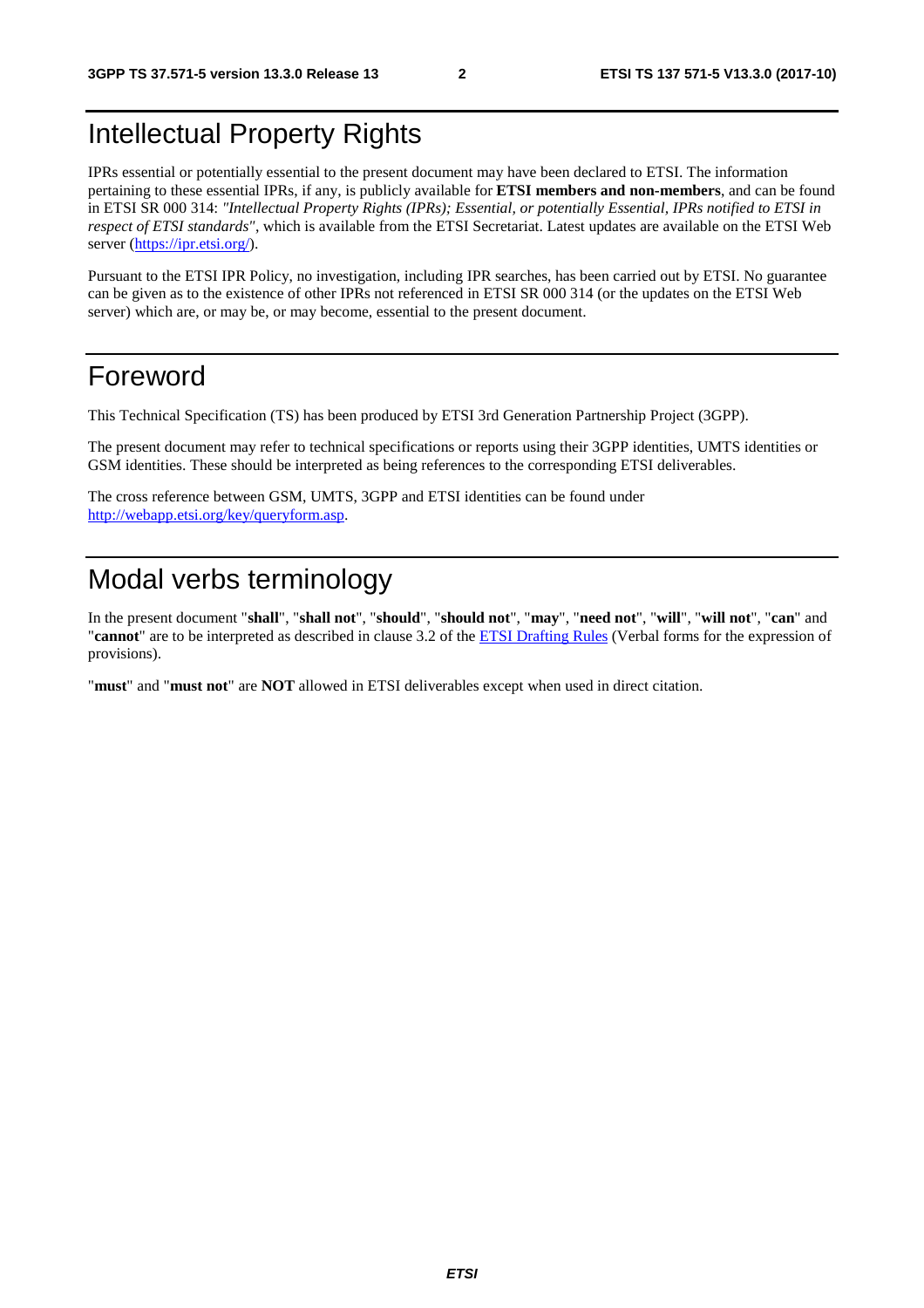ETSI TS 137 571-5 V13.3.0 (2017-10)

# Contents

| 1              |                               |  |
|----------------|-------------------------------|--|
| $\overline{2}$ |                               |  |
| $\mathfrak{Z}$ |                               |  |
| $\overline{4}$ |                               |  |
|                |                               |  |
|                | Annex A to B:                 |  |
|                | <b>Annex C</b> (informative): |  |
|                |                               |  |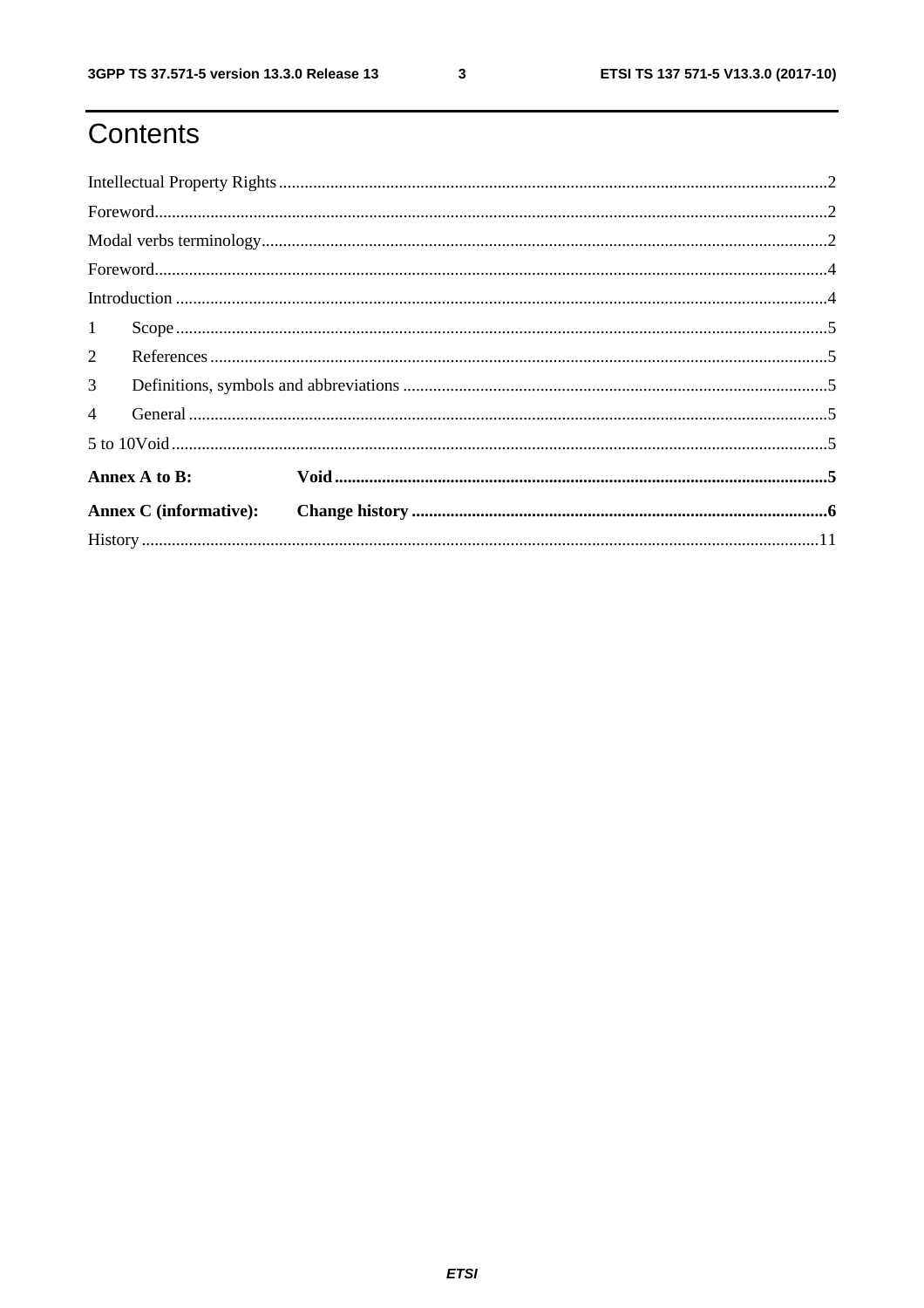### Foreword

This Technical Specification has been produced by the 3rd Generation Partnership Project (3GPP).

The contents of the present document are subject to continuing work within the TSG and may change following formal TSG approval. Should the TSG modify the contents of the present document, it will be re-released by the TSG with an identifying change of release date and an increase in version number as follows:

Version x.y.z

where:

- x the first digit:
	- 1 presented to TSG for information;
	- 2 presented to TSG for approval;
	- 3 or greater indicates TSG approved document under change control.
- y the second digit is incremented for all changes of substance, i.e. technical enhancements, corrections, updates, etc.
- z the third digit is incremented when editorial only changes have been incorporated in the document.

### Introduction

The present document is part 5 of a multi-part TS:

3GPP TS 37. 571-1: Universal Terrestrial Radio Access (UTRA) and Evolved UTRA (E-UTRA) and Evolved Packet Core (EPC); User Equipment (UE) conformance specification for UE positioning; Part 1: Conformance test specification.

3GPP TS 37. 571-2: Universal Terrestrial Radio Access (UTRA) and Evolved UTRA (E-UTRA) and Evolved Packet Core (EPC); User Equipment (UE) conformance specification for UE positioning; Part 2: Protocol conformance.

3GPP TS 37. 571-3: Universal Terrestrial Radio Access (UTRA) and Evolved UTRA (E-UTRA) and Evolved Packet Core (EPC); User Equipment (UE) conformance specification for UE positioning; Part 3: Implementation Conformance Statement (ICS).

3GPP TS 37. 571-4: Universal Terrestrial Radio Access (UTRA) and Evolved UTRA (E-UTRA) and Evolved Packet Core (EPC); User Equipment (UE) conformance specification for UE positioning; Part 4: Test suites.

**3GPP TS 37. 571-5: Universal Terrestrial Radio Access (UTRA) and Evolved UTRA (E-UTRA) and Evolved Packet Core (EPC); User Equipment (UE) conformance specification for UE positioning; Part 5: Test scenarios and assistance data.**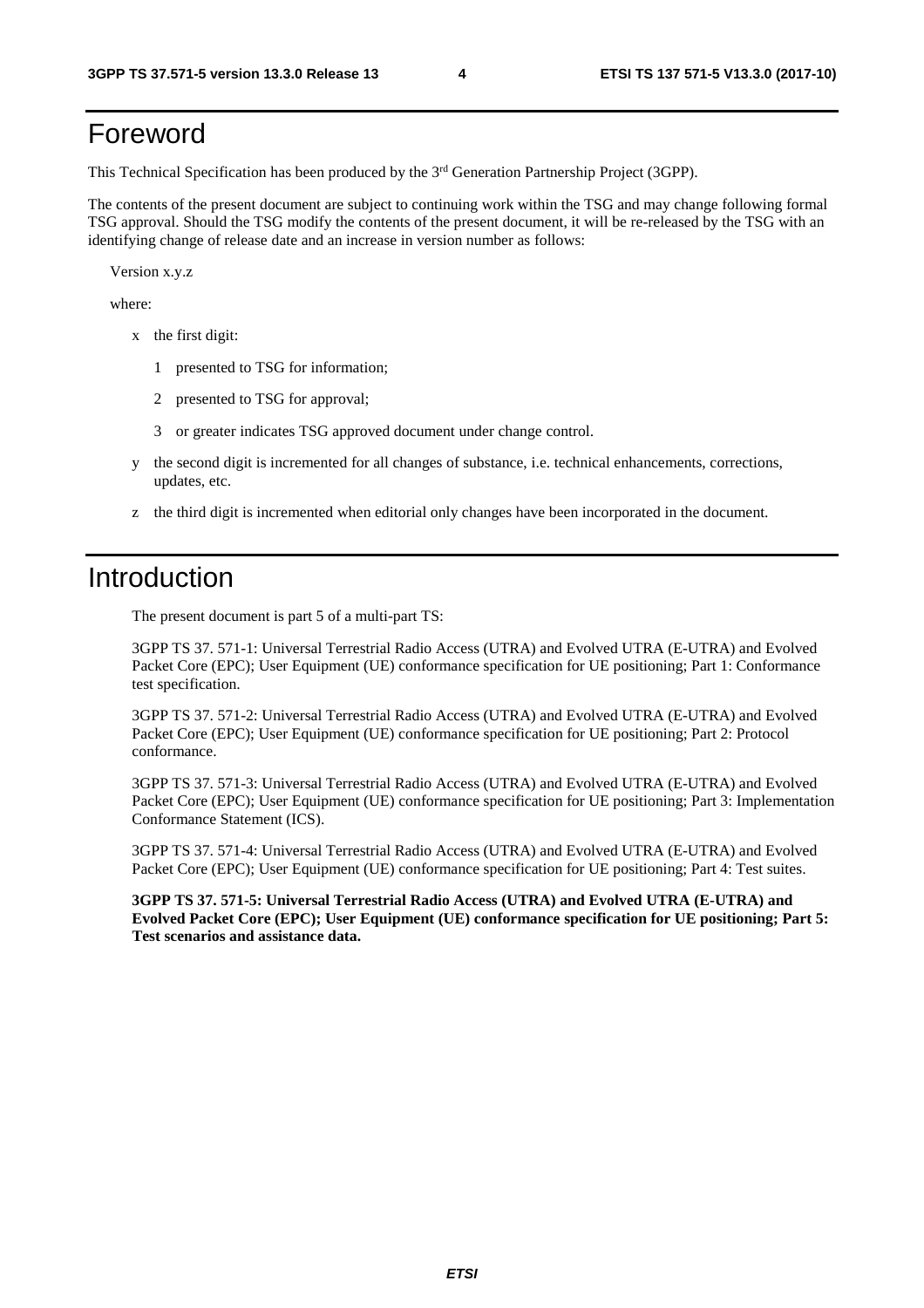### 1 Scope

The present document specifies the test scenarios and assistance data required for the conformance test for FDD or TDD mode of UTRA and E-UTRA for the User Equipment (UE) that supports one or more of the defined positioning methods. For UTRA these are Assisted Global Positioning System (A-GPS) and Assisted Global Navigation Satellite System (A-GNSS). For E-UTRA these are A-GNSS, Observed Time Difference of Arrival (OTDOA), Enhanced Cell ID (ECID), Wireless Local Area Network (WLAN), Metropolitan Beacon Systems (MBS) and Bluetooth.

### 2 References

The following documents contain provisions which, through reference in this text, constitute provisions of the present document.

- References are either specific (identified by date of publication, edition number, version number, etc.) or non-specific.
- For a specific reference, subsequent revisions do not apply.
- For a non-specific reference, the latest version applies. In the case of a reference to a 3GPP document (including a GSM document), a non-specific reference implicitly refers to the latest version of that document in the same Release as the present document unless the context in which the reference is made suggests a different Release is relevant (information on the applicable release in a particular context can be found in e.g. test case title, description or applicability, message description or content).

[1] to [23] (void)

[24] 3GPP TS 37.571-5 Release 14: "Universal Terrestrial Radio Access (UTRA) and Evolved UTRA (E-UTRA) and Evolved Packet Core (EPC); User Equipment (UE) conformance specification for UE positioning; Part 5: Test scenarios and assistance data"

# 3 Definitions, symbols and abbreviations

Void

#### 4 General

The requirements of the present document are provided in 3GPP TS 37.571-5 Release 14 [24].

### 5 to 10 Void

Annex A to B: Void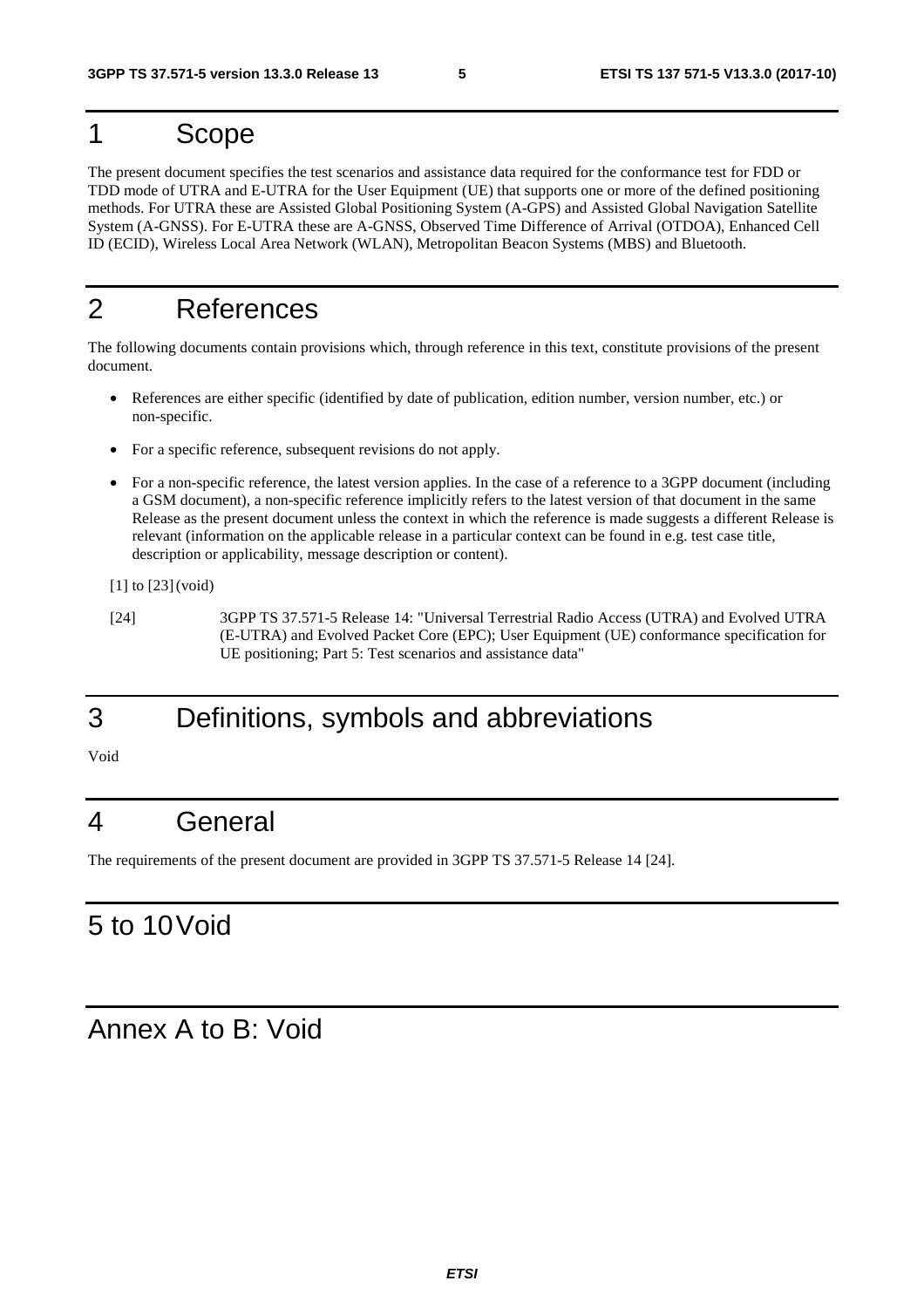Annex C (informative): Change history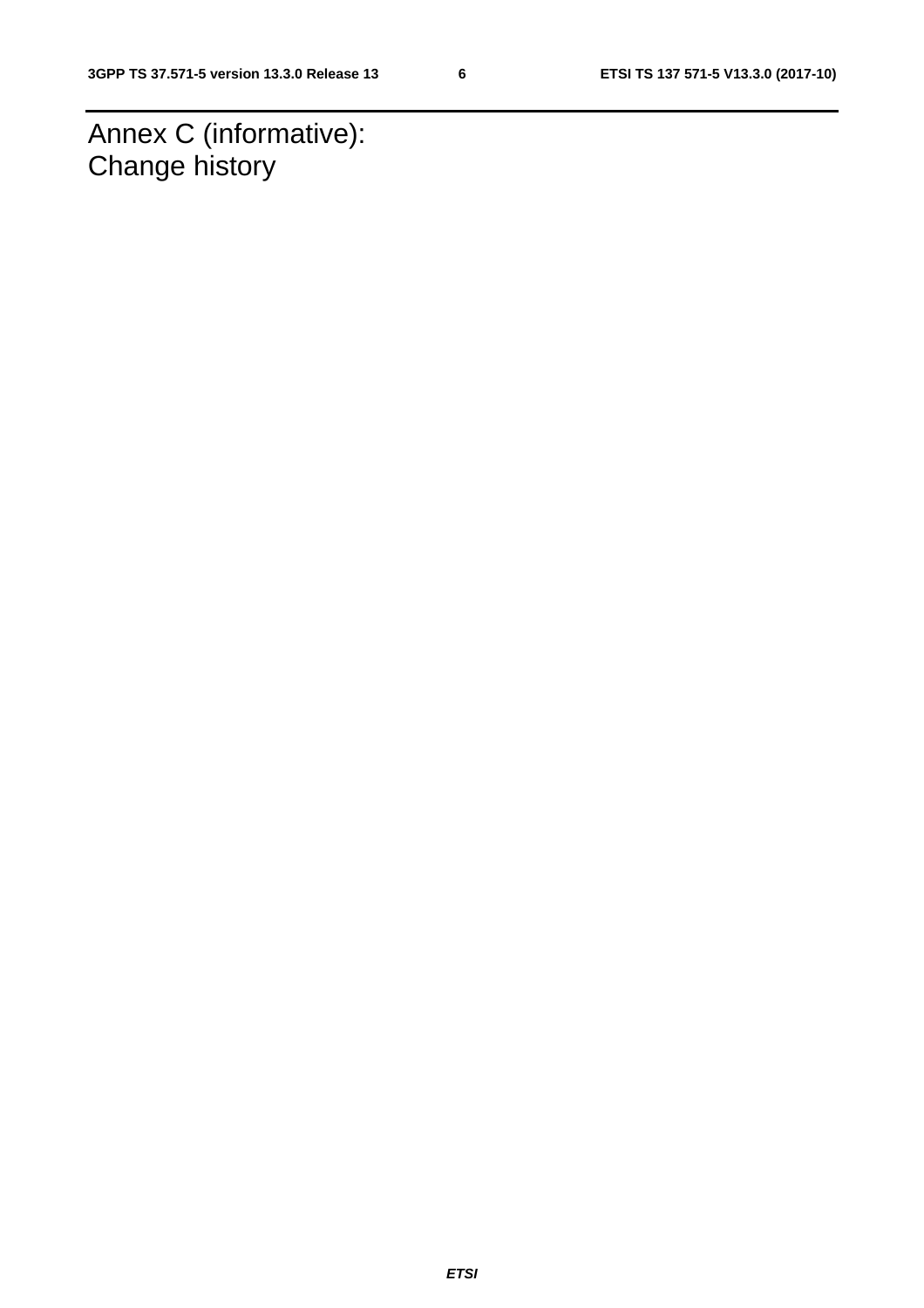| <b>Date</b>        | TSG#          | <b>TSG Doc.</b>                                          | <b>CR</b> |                | <b>Rev Subject/Comment</b>                                                                                   | Old                            | <b>New</b>              |
|--------------------|---------------|----------------------------------------------------------|-----------|----------------|--------------------------------------------------------------------------------------------------------------|--------------------------------|-------------------------|
| 2010-08            |               | RAN5#48 R5-104318                                        |           |                | Initial draft created as TS 36.571-5                                                                         |                                | 0.0.0                   |
| 2010-11            |               | RAN5#49 R5-106146                                        |           |                | Initial draft created from TS 36.571-5 with minor updates                                                    | 0.0.0                          | 0.1.0                   |
| 2010-11            |               | RAN5#49 R5-106615                                        |           |                | Editor's notes added                                                                                         | 0.1.0                          | 0.1.1                   |
| 2010-11            |               | RAN5#49 R5-106614                                        |           |                | Version 1.0.0 prepared for presentation to RAN Plenary                                                       | 0.1.1                          | 1.0.0                   |
| 2011-05<br>2011-08 |               | RAN5#51 R5-112807<br>RAN5#52 R5-113136                   |           |                | Version 1.1.0 with additional values and editorial changes<br>Additional values and editorial changes        | 1.0.0<br>$\overline{1.1.0}$    | 1.1.0<br>$\overline{a}$ |
| 2011-08            |               | RAN5#52 R5-113137                                        |           |                | Version 2.0.0 prepared for presentation to RAN Plenary                                                       | 1.1.0                          | 2.0.0                   |
| 2011-09            | <b>RAN#53</b> | RP-111127                                                |           |                | v2.0.0 approved at RAN#53 and raised to v9.0.0 with no change                                                | 2.0.0                          | 9.0.0                   |
| 2011-12            |               | RAN5#53 R5-115203 0001                                   |           |                | Removal of editor's notes on OTDOA values                                                                    | 9.0.0                          | 9.1.0                   |
| 2011-12            |               | RAN5#53 R5-115204 0002                                   |           | $\Box$         | Correction of references                                                                                     | 9.0.0                          | 9.1.0                   |
| 2012-03            |               | RAN5#54 R5-120085 0003                                   |           |                | OTDOA reference corrections                                                                                  | 9.1.0                          | 9.2.0                   |
| 2012-03            |               | RAN5#54 R5-120086 0004                                   |           |                | Update references                                                                                            | 9.1.0                          | 9.2.0                   |
| 2012-03            |               | RAN5#54 R5-120092 0005                                   |           | $\blacksquare$ | OTDOA parameter corrections                                                                                  | 9.1.0                          | 9.2.0                   |
| 2012-06            |               | RAN5#55 R5-121136 0006                                   |           |                | Corrections to GPS Almanac data file                                                                         | 9.2.0                          | 9.3.0                   |
| 2012-06<br>2012-06 |               | RAN5#55 R5-121137 0007<br>RAN5#55   R5-121249   0008     |           | $\blacksquare$ | Removal of OTDOA data for signalling test cases<br>LBS: Corrections to gnss-SystemTime message               | 9.2.0<br>9.2.0                 | 9.3.0<br>9.3.0          |
| 2012-06            |               | RAN5#55 R5-121853 0009                                   |           |                | Additions and corrections to GNSS data                                                                       | 9.2.0                          | 9.3.0                   |
| 2012-06            |               | RAN5#55 R5-121910 0010                                   |           |                | Additions and corrections to GNSS data                                                                       | 9.2.0                          | 9.3.0                   |
| 2012-06            |               | RAN5#55   R5-121911   0011                               |           | ä,             | Reduction in size of GPS data file                                                                           | 9.2.0                          | 9.3.0                   |
| 2012-06            | RAN5#55  -    |                                                          |           |                | Upgraded to v10.0.0 with no change.                                                                          | 9.3.0                          | 10.0.0                  |
| 2012-09            |               | RAN5#56   R5-123097   0012                               |           |                | Addition of missing Assistance Data                                                                          | 10.0.0                         | 10.1.0                  |
| 2012-09            |               | RAN5#56 R5-123699 0013                                   |           | $\blacksquare$ | Addition of Rel-10 Information Elements                                                                      | 10.0.0                         | 10.1.0                  |
| 2012-09            |               | RAN5#56 R5-123914 0014                                   |           |                | Addition of missing Assistance Data                                                                          | $10.0.0$ 10.1.0                |                         |
| 2012-12            |               | RAN5#57 R5-125577 0015                                   |           |                | Correction to Reference UE Position value                                                                    | 10.1.0 10.2.0                  |                         |
| $2012 - 12$        |               | RAN5#57   R5-125779   0017                               |           |                | LBS Sig: Corrections to GLONASS acquisition assistance data                                                  | 10.1.0 10.2.0                  |                         |
| 2012-12<br>2012-12 |               | RAN5#57 R5-125780 0018<br>RAN5#57 R5-125849 0019         |           |                | LBS Sig: Corrections to GNSS assistance data<br>LBS Perf: Correction of coordinates for GNSS Scenario #2 and | 10.1.0<br>10.1.0               | 10.2.0<br>10.2.0        |
|                    |               |                                                          |           |                | #5                                                                                                           |                                |                         |
| 2012-12            |               | RAN5#57 R5-125850 0020                                   |           |                | LBS Perf: Corrections to GNSS assistance data                                                                | 10.1.0                         | 10.2.0                  |
| 2012-12            |               | RAN5#57   R5-125917   0021                               |           |                | LBS Perf: Corrections to GLONASS acquisition assistance data                                                 | 10.1.0                         | 10.2.0                  |
| 2012-12            |               | RAN5#56 R5-124122 0022                                   |           |                | OTDOA data for new test cases 10.1 - 10.4 for RSTD for Carrier                                               | 10.1.0                         | 10.2.0                  |
|                    | bis           |                                                          |           |                | Aggregation                                                                                                  |                                |                         |
| 2013-03            |               | RAN5#58 R5-130118 0023                                   |           |                | Addition of Rel-10 IEs                                                                                       | 10.2.0                         | 10.3.0                  |
| 2013-03<br>2013-03 |               | RAN5#58 R5-130119 0024<br>RAN5#58   R5-130122   0025     |           |                | Addition of Rel-10 IEs<br>Change of file names for assistance data                                           | 10.2.0 10.3.0<br>10.2.0 10.3.0 |                         |
| 2013-03            |               | RAN5#58 R5-130123 0026                                   |           | $\blacksquare$ | Change of file names for assistance data                                                                     | 10.2.0 10.3.0                  |                         |
| 2013-03            |               | RAN5#58 R5-130529 0027                                   |           |                | Correction to GPS assistance data                                                                            | $\overline{10.2.0}$ 10.3.0     |                         |
| 2013-03            |               | RAN5#58 R5-130689 0028                                   |           |                | Correction to GLONASS assistance data                                                                        | 10.2.0 10.3.0                  |                         |
| 2013-03            |               | RAN5#58   R5-130690   0029                               |           | $\blacksquare$ | Correction to GPS assistance data                                                                            | 10.2.0 10.3.0                  |                         |
| 2013-03            |               | RAN5#58 R5-130960 0030                                   |           |                | Correction to GLONASS assistance data                                                                        | 10.2.0 10.3.0                  |                         |
| 2013-06            |               | RAN5#59 R5-131103 0031                                   |           |                | Additional OTDOA assistance data for new inter-frequency tests                                               | 10.3.0 10.4.0                  |                         |
| 2013-06            |               | RAN5#59 R5-131108 0032                                   |           |                | Correction to GLONASS ToD                                                                                    | 10.3.0                         | 10.4.0                  |
| 2013-06            |               | RAN5#59 R5-131329 0033                                   |           |                | Correction to available GNSS assistance data elements for<br>signalling tests                                | 10.3.0                         | 10.4.0                  |
| 2013-06            |               | RAN5#59   R5-131330   0034   -                           |           |                | Addition of missing Rel-10 IE                                                                                | 10.3.0 10.4.0                  |                         |
| 2013-06            |               | RAN5#59 R5-131509 0035                                   |           |                | Corrections to UTC Model assistance data values                                                              | 10.3.0 10.4.0                  |                         |
| 2013-06            |               | RAN5#59   R5-131511   0036                               |           | $\mathbf{I}$ – | Corrections and clarifications to use of UTC Model and Auxiliary                                             | 10.3.0 10.4.0                  |                         |
|                    |               |                                                          |           |                | Information                                                                                                  |                                |                         |
| 2013-06            |               | RAN5#59 R5-131948 0037                                   |           |                | OTDOA assistance data alignment with RAN 4                                                                   | 10.3.0                         | 10.4.0                  |
| 2013-06            |               | RAN5#59 R5-131949 0038                                   |           |                | Corrections to UTC Model assistance data values                                                              | 10.3.0 10.4.0                  |                         |
| 2013-06            |               | RAN5#59 R5-131997 0039                                   |           |                | LBS Perf: Introduction of GLONASS acquisition assistance data                                                | 10.3.0 10.4.0                  |                         |
| 2013-06<br>2013-06 |               | RAN5#59 R5-131998 0040<br>RAN5#59 R5-132060 0041         |           |                | Addition of GLONASS Acquisition Assistance data<br>Addition of GLONASS Acquisition Assistance data           | 10.3.0<br>10.3.0               | 10.4.0<br>10.4.0        |
| 2013-06            |               | RAN5#59 R5-132061 0042                                   |           |                | LBS Sig: Introduction of GLONASS acquisition assistance data                                                 | 10.3.0                         | 10.4.0                  |
| 2013-06            |               | RAN5#59 R5-132100 0043                                   |           |                | Corrections and clarifications to use of UTC Model and Auxiliary                                             | 10.3.0                         | 10.4.0                  |
|                    |               |                                                          |           |                | Information                                                                                                  |                                |                         |
| 2013-06            |               | RAN5#59 R5-132101 0044                                   |           |                | Correction to GLONASS SV Health value in data file                                                           | 10.3.0                         | 10.4.0                  |
| 2013-09            |               | RAN5#60 R5-133177 0045                                   |           | I –            | Removal of old Assistance Data files                                                                         | 10.4.0 10.5.0                  |                         |
| 2013-09            |               | RAN5#60   R5-133179   0046                               |           |                | Addition of missing Assistance Data files                                                                    | 10.4.0 10.5.0                  |                         |
| 2013-09            |               | RAN5#60 R5-133180 0047                                   |           |                | Correction of Doppler 1 values for RRC                                                                       | 10.4.0 10.5.0                  |                         |
| 2013-09<br>2013-09 |               | RAN5#60 R5-133341 0048                                   |           |                | Change of SV for GNSS Scenario #2 for Multi-path test<br>Correction of Doppler 1 values for RRC              | 10.4.0 10.5.0                  |                         |
| 2013-09            |               | RAN5#60   R5-133487   0050<br>RAN5#60   R5-133488   0051 |           |                | Correction of Doppler values for LPP                                                                         | 10.4.0 10.5.0<br>10.4.0 10.5.0 |                         |
| 2013-09            |               | RAN5#60 R5-133726 0052                                   |           |                | Correction of Doppler values for LPP                                                                         | 10.4.0                         | 10.5.0                  |
| 2013-12            |               | RAN5#61   R5-134206   0053                               |           |                | Correction to GPS Almanac WNa value for scenarios #2 and #5                                                  | 10.5.0 10.6.0                  |                         |
| 2013-12            |               | RAN5#61   R5-134251   0054                               |           |                | Correction of OmegaA0 value for SV1 in scenario #1                                                           | 10.5.0 10.6.0                  |                         |
| 2013-12            |               | RAN5#61   R5-134257   0055                               |           |                | Deletion of FFS and Editor's note in clause 6.2.7                                                            | 10.5.0                         | $\sqrt{10.6.0}$         |
| 2013-12            |               | RAN5#61   R5-134357   0057   -                           |           |                | Correction to GLONASS Navigation Model for scenario #2 and                                                   | 10.5.0                         | 10.6.0                  |
|                    |               |                                                          |           |                | #5                                                                                                           |                                |                         |
| 2013-12            |               | RAN5#61   R5-134443   0058                               |           |                | LBS Perf: Corrections to the headers of GPS acquisition<br>assistance data files                             | 10.5.0                         | 10.6.0                  |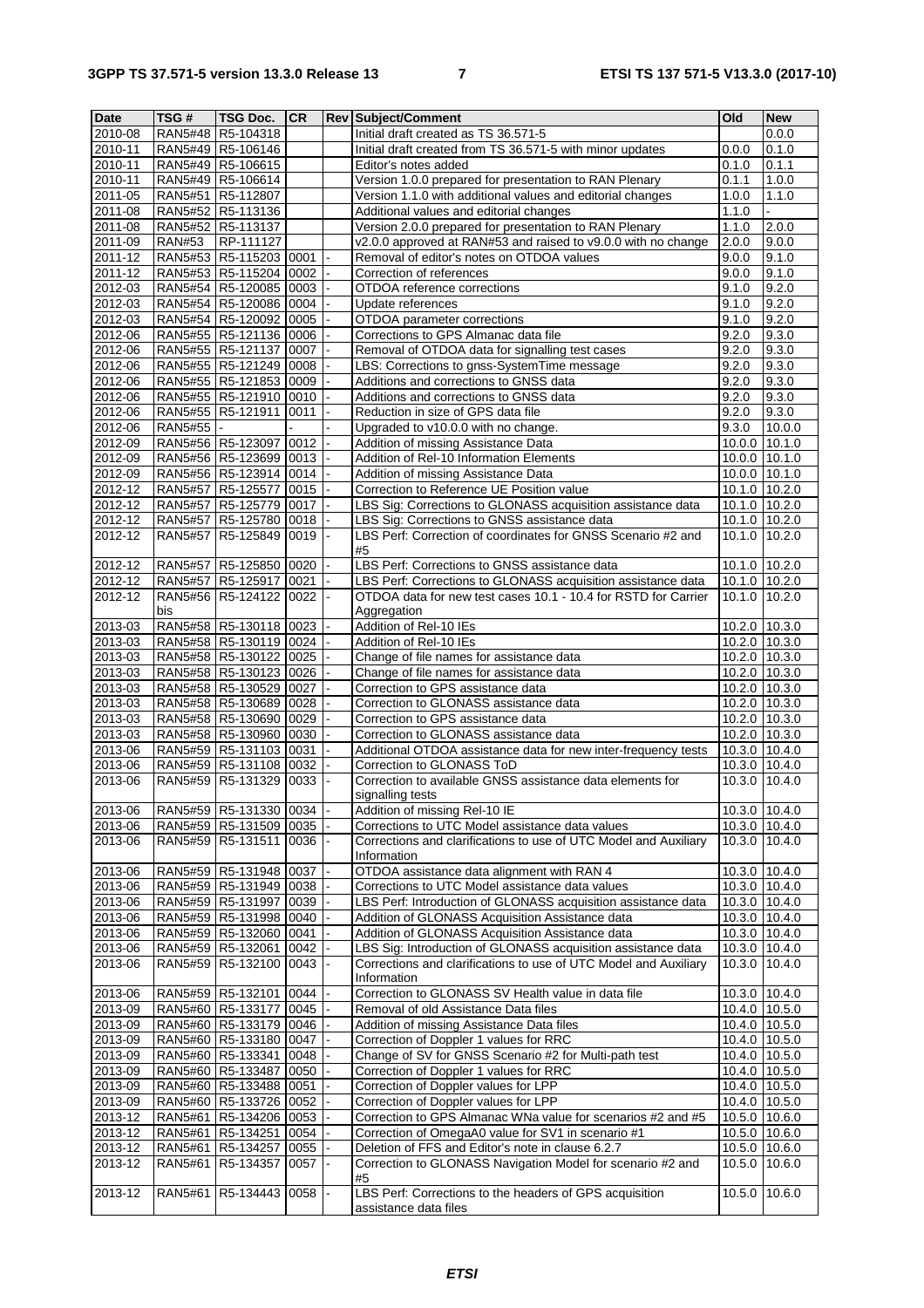| Date               | TSG#           | <b>TSG Doc.</b>                                      | <b>CR</b> |                          | <b>Rev Subject/Comment</b>                                                                          | Old                     | <b>New</b>                |
|--------------------|----------------|------------------------------------------------------|-----------|--------------------------|-----------------------------------------------------------------------------------------------------|-------------------------|---------------------------|
| 2013-12            | RAN5#61        | R5-134444 0059                                       |           | $\blacksquare$           | LBS Sig: Corrections to the headers of GPS acquisition<br>assistance data files                     | 10.5.0                  | 10.6.0                    |
| 2013-12            |                | RAN5#61 R5-134851 0060                               |           |                          | Addition of OTDOA Assistance Data for new 20MHz CA test<br>cases                                    | 10.5.0                  | 10.6.0                    |
| 2013-12            | RAN5#61        | R5-134912 0061                                       |           |                          | Correction of OmegaA0 value for SV1                                                                 | 10.5.0                  | 10.6.0                    |
| 2013-12            |                | RAN5#61   R5-134913   0062                           |           |                          | Correction to GNSS Navigation Model (sub-test 1)                                                    | 10.5.0                  | 10.6.0                    |
| 2013-12            |                | RAN5#61 R5-135064 0063                               |           |                          | LBS Perf: Corrections to the GNSS acquisition assistance data -<br>CR 1                             | 10.5.0                  | 10.6.0                    |
| 2013-12            |                | RAN5#61 R5-135065 0064                               |           |                          | LBS Perf: Corrections to the GNSS acquisition assistance data -<br>CR 2                             | 10.5.0                  | 10.6.0                    |
| 2013-12            |                | RAN5#61   R5-135072   0065                           |           |                          | LBS Sig: Corrections to the GNSS acquisition assistance data                                        | 10.5.0                  | 10.6.0                    |
| 2014-03            |                | RAN5#62 R5-140198 0066                               |           |                          | Adjustment of SV IDs of Satellites to be simulated                                                  | 10.6.0                  | 10.7.0                    |
| 2014-03            |                | RAN5#62 R5-140377                                    | 0067      |                          | LBS Perf: Update of headers of some GNSS acquisition<br>assistance data files                       | 10.6.0                  | 10.7.0                    |
| 2014-03            |                | RAN5#62 R5-140378 0068                               |           |                          | LBS Sig: Removal of redundant inappropriate files from<br>GNSS_Data_Sig_V7.zip file                 | 10.6.0                  | 10.7.0                    |
| 2014-03            |                | RAN5#62   R5-140383   0069                           |           |                          | LBS Perf: Introducing Ephemeris files in Rinex format                                               | 10.6.0                  | 10.7.0                    |
| 2014-03            |                | RAN5#62 R5-140384 0070                               |           |                          | LBS Sig: Introducing Ephemeris files in Rinex format                                                | 10.6.0                  | 10.7.0                    |
| 2014-03            |                | RAN5#62 R5-140794 0071                               |           |                          | LBS Sig: Clarification on usage of acquisition assistance files                                     | 10.6.0 10.7.0           |                           |
| 2014-03            |                | RAN5#62 R5-140795 0072                               |           |                          | LBS Sig: Changing the name of Almanac files not in Yuma format                                      | 10.6.0                  | 10.7.0                    |
| 2014-03            |                | RAN5#62 R5-140873 0073                               |           |                          | LBS Perf: Clarification on usage of acquisition assistance files                                    | 10.6.0                  | 10.7.0                    |
| 2014-03            |                | RAN5#62 R5-140874 0074                               |           |                          | LBS Perf: Changing the name of Almanac files not in Yuma<br>format                                  | 10.6.0                  | 10.7.0                    |
| 2014-03            |                | RAN5#62 R5-140879 0075                               |           |                          | Corrections to GLONASS GANSS Day and gnss-DayNumber<br>values                                       | 10.6.0                  | 10.7.0                    |
| 2014-03            |                | RAN5#62 R5-140900 0076                               |           |                          | Corrections to GLONASS GANSS Day and gnss-DayNumber<br>values                                       | 10.6.0                  | 10.7.0                    |
| 2014-03            |                | RAN5#62 R5-141034 0077                               |           |                          | RSTD value updates                                                                                  | 10.6.0                  | 10.7.0                    |
| 2014-06            |                | RAN5#63 R5-142097 0078                               |           |                          | Corrections to prs-MutingInfo                                                                       | 10.7.0 10.8.0           |                           |
| 2014-06            |                | RAN5#63 R5-142249 0079                               |           |                          | Correction to T_lamda_n_A values for scenario #1                                                    | 10.7.0 10.8.0           |                           |
| 2014-06            |                | RAN5#63 R5-142250 0080                               |           |                          | Correction to T_lamda_n_A values                                                                    | 10.7.0                  | 10.8.0                    |
| 2014-06            |                | RAN5#63 R5-142252 0081                               |           |                          | Clarification of use of satellite simulator                                                         | 10.7.0                  | 10.8.0                    |
| 2014-06            |                | RAN5#63 R5-142884 0082                               |           |                          | LBS Sig: Correction of FT values in GLONASS scenarios and<br>RINEX file update                      | 10.7.0                  | 10.8.0                    |
| 2014-06            |                | RAN5#63 R5-142885 0083                               |           |                          | LBS Sig: Moving some .rnx files to the right .zip file                                              | 10.7.0                  | 10.8.0                    |
| 2014-06            |                | RAN5#63 R5-143110 0084                               |           |                          | LBS Perf: Moving some .rnx files to the right .zip file                                             | 10.7.0                  | 10.8.0                    |
| 2014-06            |                | RAN5#63 R5-143128 0085                               |           |                          | LBS Perf: Correction of FT values in GLONASS scenarios and<br>RINEX file update                     | 10.7.0                  | 10.8.0                    |
| 2014-09            |                | RAN5#64 R5-144133 0086                               |           |                          | LBS Perf: Adding missing information for QZSS                                                       | 10.8.0                  | 10.9.0                    |
| 2014-09            |                | RAN5#64 R5-144135 0087                               |           |                          | LBS Perf: Adding missing files for QZSS                                                             | 10.8.0 10.9.0           |                           |
| 2014-09            |                | RAN5#64   R5-144136   0088                           |           |                          | LBS Sig: Adding missing files for QZSS<br>LBS Perf: Adding missing files for Galileo                | 10.8.0 10.9.0           |                           |
| 2014-09<br>2014-09 |                | RAN5#64   R5-144139   0091<br>RAN5#64 R5-144140 0092 |           |                          | LBS Sig: Adding missing files for Galileo                                                           | 10.8.0 10.9.0<br>10.8.0 | 10.9.0                    |
| 2014-09            |                | RAN5#64 R5-144793 0089                               |           |                          | LBS Perf: Adding missing information for Galileo and introduction                                   | 10.8.0                  | 10.9.0                    |
| 2014-09            |                | RAN5#64   R5-144795   0090   -                       |           |                          | of Galileo hybrid-subtest<br>LBS Sig: Adding missing information for Galileo and introduction       | 10.8.0 10.9.0           |                           |
|                    |                |                                                      |           |                          | of Galileo hybrid-subtest                                                                           |                         |                           |
| 2014-09            |                | RAN5#64 R5-144872 0097                               |           | $\blacksquare$           | Updates OTDOA Neighbour Cell Info List                                                              | 10.8.0                  | 10.9.0                    |
| 2014-12<br>2014-12 |                | RAN5#65 R5-145101 0102<br>RAN5#65   R5-145102 0103   |           |                          | LBS Perf: Adding missing information for Galileo<br>LBS Sig: Adding missing information for Galileo | 10.9.0                  | 10.9.0 10.10.0<br>10.10.0 |
| $2014 - 12$        |                | RAN5#65   R5-145135   0104                           |           |                          | Clarification to OTDOA Assistance Data                                                              |                         | 10.9.0 10.10.0            |
| 2014-12            |                | RAN5#65 R5-145136 0105                               |           | $\blacksquare$           | Update Galileo ICD reference                                                                        | 10.9.0                  | 10.10.0                   |
| 2014-12            | <b>RAN5#65</b> |                                                      |           |                          | Raised to v11.0.0 with no change                                                                    | 10.10.<br>0             | 11.0.0                    |
| 2014-12            |                | RAN5#65   R5-145978   0098                           |           | $\blacksquare$           | LBS Perf: Adding test scenarios for Beidou                                                          | $\overline{11.0.0}$     | 12.0.0                    |
| 2014-12            |                | RAN5#65 R5-145098 0099                               |           |                          | LBS Sig: Adding test scenarios for Beidou                                                           | 11.0.0 12.0.0           |                           |
| 2014-12            |                | RAN5#65   R5-145099   0100                           |           |                          | LBS Perf: Adding data files for Beidou                                                              | 11.0.0 12.0.0           |                           |
| 2014-12            |                | RAN5#65   R5-145100   0101                           |           |                          | LBS Sig: Adding data files for Beidou                                                               | 11.0.0                  | 12.0.0                    |
| 2014-12            |                | RAN5#65 R5-145895 0106                               |           |                          | Addition of Editor's Note concerning missing data for TDD in<br>sections 5.2 and 6.2                | 11.0.0                  | 12.0.0                    |
| 2015-03            |                | RAN5#66   R5-150052   0107                           |           |                          | Updates to expectedRSTD values following changes in RAN 4                                           | 12.0.0                  | 12.1.0                    |
| 2015-03            |                | RAN5#66 R5-150106 0108                               |           |                          | Change Nprs value in tests 10.3B, 10.3C, 10.4B, 10.4C                                               | 12.0.0 12.1.0           |                           |
| 2015-03            |                | RAN5#66 R5-150237 0109                               |           | $\overline{\phantom{a}}$ | LBS Perf: Correction to simulated BDS satellites                                                    | 12.0.0 12.1.0           |                           |
| 2015-03            |                | RAN5#66   R5-150839   0110                           |           |                          | Missing Abbreviations in Specification                                                              | 12.0.0 12.1.0           |                           |
| 2015-03            |                | RAN5#66 R5-150840 0111                               |           |                          | Missing OTDOA CA Test Cases                                                                         | 12.0.0 12.1.0           |                           |
| 2015-03            |                | RAN5#66 R5-150891 0112                               |           | $\blacksquare$           | Abbreviation Corrections for BDS in 37.571-5                                                        | 12.0.0                  | 12.1.0                    |
| 2015-06            |                | RAN5#67 R5-151069 0113                               |           |                          | Add TDD to A-GNSS Assistance Data                                                                   | 12.1.0 12.2.0           |                           |
| 2015-06            |                | RAN5#67 R5-151091 0114                               |           |                          | Missing RSTD new tests for 10.2D and 10.4D                                                          | 12.1.0 12.2.0           |                           |
| 2015-06<br>2015-09 | <b>RAN5#67</b> | R5-151910 0117<br>RAN5#68 R5-153108 0118             |           | 1                        | Corrections to the Ionospheric Model of BDS<br>Corrections to UTC Model and Time Model              | 12.1.0<br>12.2.0 12.3.0 | 12.2.0                    |
| 2015-09            |                | RAN5#68 R5-153109 0119                               |           |                          | Update to Galileo Assistance Data IEs                                                               | 12.2.0                  | 12.3.0                    |
|                    |                |                                                      |           |                          |                                                                                                     |                         |                           |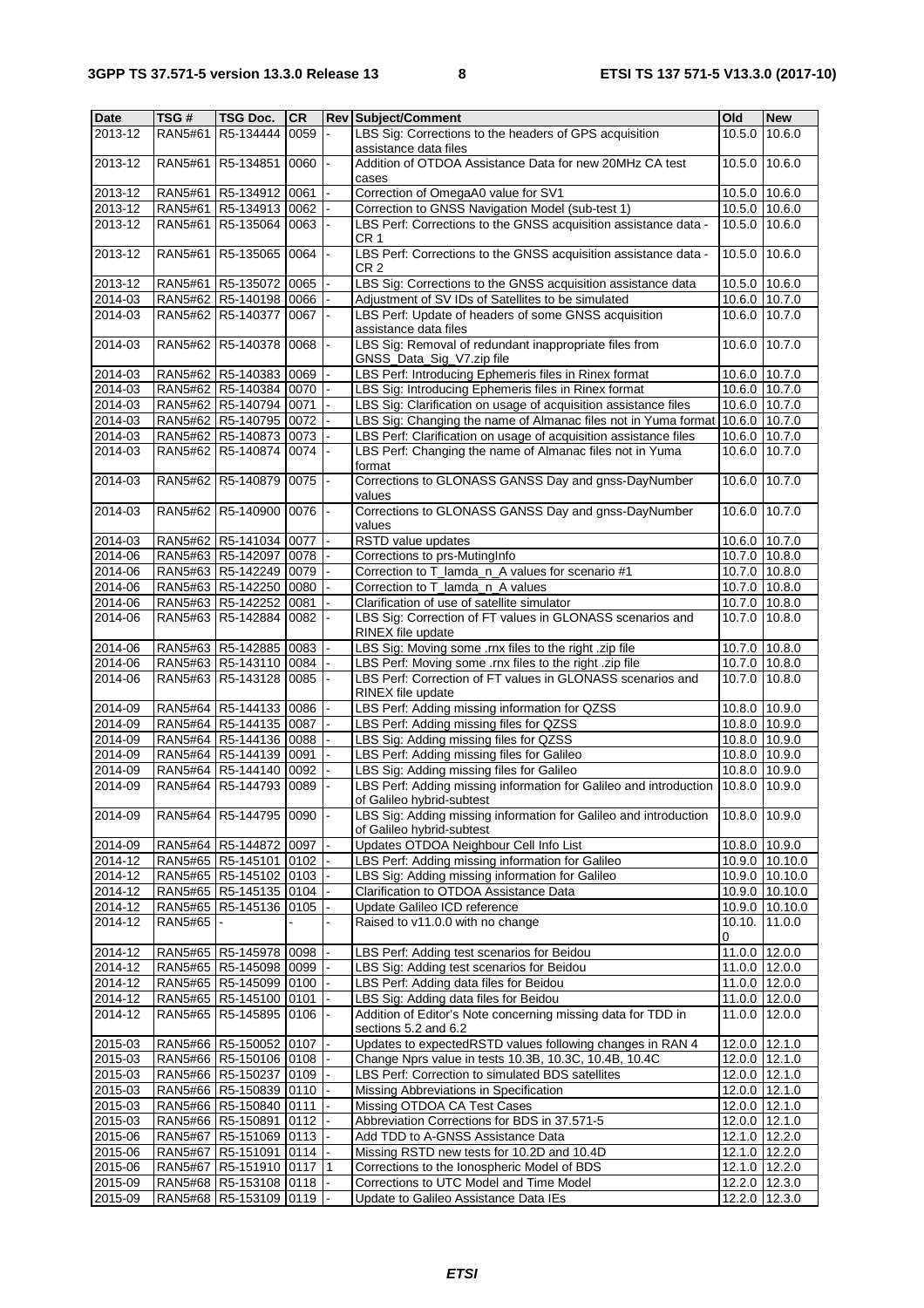| <b>Date</b> | TSG#          | TSG Doc.                   | <b>CR</b> |                 | <b>Rev Subject/Comment</b>                                                                                                  | Old           | <b>New</b> |
|-------------|---------------|----------------------------|-----------|-----------------|-----------------------------------------------------------------------------------------------------------------------------|---------------|------------|
| 2015-09     |               | RAN5#68 R5-153112 0120     |           |                 | <b>Corrections to UTC Model</b>                                                                                             | 12.2.0        | 12.3.0     |
| 2015-09     |               | RAN5#68   R5-153113   0121 |           |                 | Update to Galileo Assistance Data IEs                                                                                       | 12.2.0        | 12.3.0     |
| 2015-09     |               | RAN5#68   R5-153150   0122 |           |                 | Missing RSTD information for multiple test cases                                                                            | 12.2.0 12.3.0 |            |
| 2015-09     |               | RAN5#68 R5-153151 0123     |           |                 | Missing BDS reference in the A-GNSS Minimum Performance<br>Testing                                                          | 12.2.0        | 12.3.0     |
| 2015-09     |               | RAN5#68 R5-153664 0126     |           |                 | Update of Galileo OS SIS ICD reference                                                                                      | 12.2.0        | 12.3.0     |
| 2015-09     |               | RAN5#68 R5-153791 0124 1   |           |                 | Corrections to BDS Clock Model and Navigation Model for SIG<br>tests                                                        | 12.2.0        | 12.3.0     |
| 2015-09     |               | RAN5#68 R5-153866 0127     |           | $\overline{11}$ | Corrections to BDS Clock Model and Navigation Model for Perf<br>tests                                                       | 12.2.0        | 12.3.0     |
| 2015-09     | <b>RAN#69</b> |                            |           |                 | update of the "non-specific references" in section 2 according to<br>the approved R5-153582 and an action point on ETSI MCC | 12.2.0        | 12.3.0     |
| 2015-12     | <b>RAN#70</b> | R5-155185 0131             |           | l =             | Values for two new 3 DL CA RSTD Measurement Accuracy test<br>cases                                                          | 12.3.0        | 12.4.0     |
| 2015-12     | <b>RAN#70</b> | R5-155877 0130 1           |           |                 | Values for two new 3 DL CA RSTD Measurement Reporting<br>Delay test cases                                                   | 12.3.0        | 12.4.0     |
| 2015-12     | <b>RAN#70</b> | R5-156186 0133 2           |           |                 | LBS-Sig: Corrections to A-BDS navigation files                                                                              | 12.3.0        | 12.4.0     |
| 2015-12     | <b>RAN#70</b> | R5-156187 0132 2           |           |                 | LBS-Perf: Corrections to A-BDS navigation files                                                                             | 12.3.0        | 12.4.0     |
| 2016-03     | <b>RAN#71</b> | R5-160173 0136             |           |                 | LBS Perf: Correction of assistance data files for A-BDS scenario                                                            | 12.4.0        | 12.5.0     |
| 2016-03     | <b>RAN#71</b> | R5-160174 0137 -           |           |                 | LBS Sig: Correction of assistance data files for A-BDS                                                                      | 12.4.0        | 12.5.0     |
| 2016-03     | <b>RAN#71</b> | R5-160899 0138             |           | l 1             | LBS Perf: Correction of assistance data files for A-GALILEO<br>scenario 1                                                   | 12.4.0        | 12.5.0     |
| 2016-03     | <b>RAN#71</b> | R5-160973 0140             |           | l 1             | LBS Sig: Correction of assistance data files for A-GALILEO                                                                  | 12.4.0        | 12.5.0     |
| 2016-03     | <b>RAN#71</b> | R5-161000 0139             |           | l 1             | LBS Perf: Correction of assistance data files for A-GALILEO<br>scenario 2                                                   | 12.4.0        | 12.5.0     |
| 2016-09     | <b>RAN#73</b> | R5-165088 0145             |           |                 | Correction of BDS Almanac di values for geostationary satellites                                                            | 12.5.0        | 12.6.0     |
| 2016-09     | <b>RAN#73</b> | R5-165089 0146             |           |                 | Correction of BDS Almanac di values for geostationary satellites                                                            | 12.5.0        | 12.6.0     |
| 2016-09     | <b>RAN#73</b> | R5-165994 0147 1           |           |                 | Aligning GNSS and GPS UE reference position                                                                                 | 12.5.0        | 12.6.0     |
| 2016-09     | <b>RAN#73</b> | R5-165998 0149             |           | $\vert$ 1       | Addition of Indoor Positioning Enhancements (MBS) (protocol)                                                                | 12.6.0        | 13.0.0     |
| 2016-12     | <b>RAN#74</b> | R5-168470 0150             |           |                 | Add WLAN signalling sub-test and references for Indoor<br>Positioning                                                       | 13.0.0        | 13.1.0     |
| 2016-12     | <b>RAN#74</b> | R5-169095 0156 1           |           |                 | LBS-Sig: correction of the URA value and rinex file format for<br>BDS                                                       | 13.0.0        | 13.1.0     |
| 2016-12     | <b>RAN#74</b> | R5-169096 0157             |           | $\vert$ 1       | LBS-Sig: correction of the rinex file format for GLONASS                                                                    | 13.0.0        | 13.1.0     |
| 2016-12     | <b>RAN#74</b> | R5-169097 0158             |           | $\vert$ 1       | LBS-Sig: correction of the rinex file for GPS                                                                               | 13.0.0        | 13.1.0     |
| 2016-12     | <b>RAN#74</b> | R5-169098 0159             |           | 1               | LBS-Sig: correction of the rinex file for Galileo                                                                           | 13.0.0        | 13.1.0     |
| 2016-12     | <b>RAN#74</b> | R5-169099 0160             |           | $\vert$ 1       | LBS-Sig: correction of the QZSS scenario                                                                                    | 13.0.0        | 13.1.0     |
| 2016-12     | <b>RAN#74</b> | R5-169642 0151             |           | $\vert$ 1       | LBS-Perf: correction of the URA value and rinex file format for<br>BDS                                                      | 13.0.0        | 13.1.0     |
| 2016-12     | <b>RAN#74</b> | R5-169643 0152 1           |           |                 | LBS-Perf: correction of the rinex file format for GLONASS                                                                   | 13.0.0        | 13.1.0     |
| 2016-12     | <b>RAN#74</b> | R5-169644 0153 1           |           |                 | LBS-Perf: correction of the rinex file for GPS                                                                              | 13.0.0        | 13.1.0     |
| 2016-12     | <b>RAN#74</b> | R5-169645 0154             |           | <u>  1</u>      | LBS-Perf: correction of the rinex file for Galileo                                                                          | 13.0.0        | 13.1.0     |
| 2016-12     | <b>RAN#74</b> | R5-169646 0155             |           | $\vert$ 1       | LBS-Perf: correction of the QZSS scenario                                                                                   | 13.0.0        | 13.1.0     |
| 2017-03     | <b>RAN#75</b> | R5-170739 0161             |           |                 | Add Bluetooth signalling subtests and references                                                                            | 13.1.0        | 13.2.0     |
| 2017-03     | <b>RAN#75</b> | R5-171907 0162 1           |           |                 | Correction OTDOA Assistance Data for 3CC test cases                                                                         | 13.1.0        | 13.2.0     |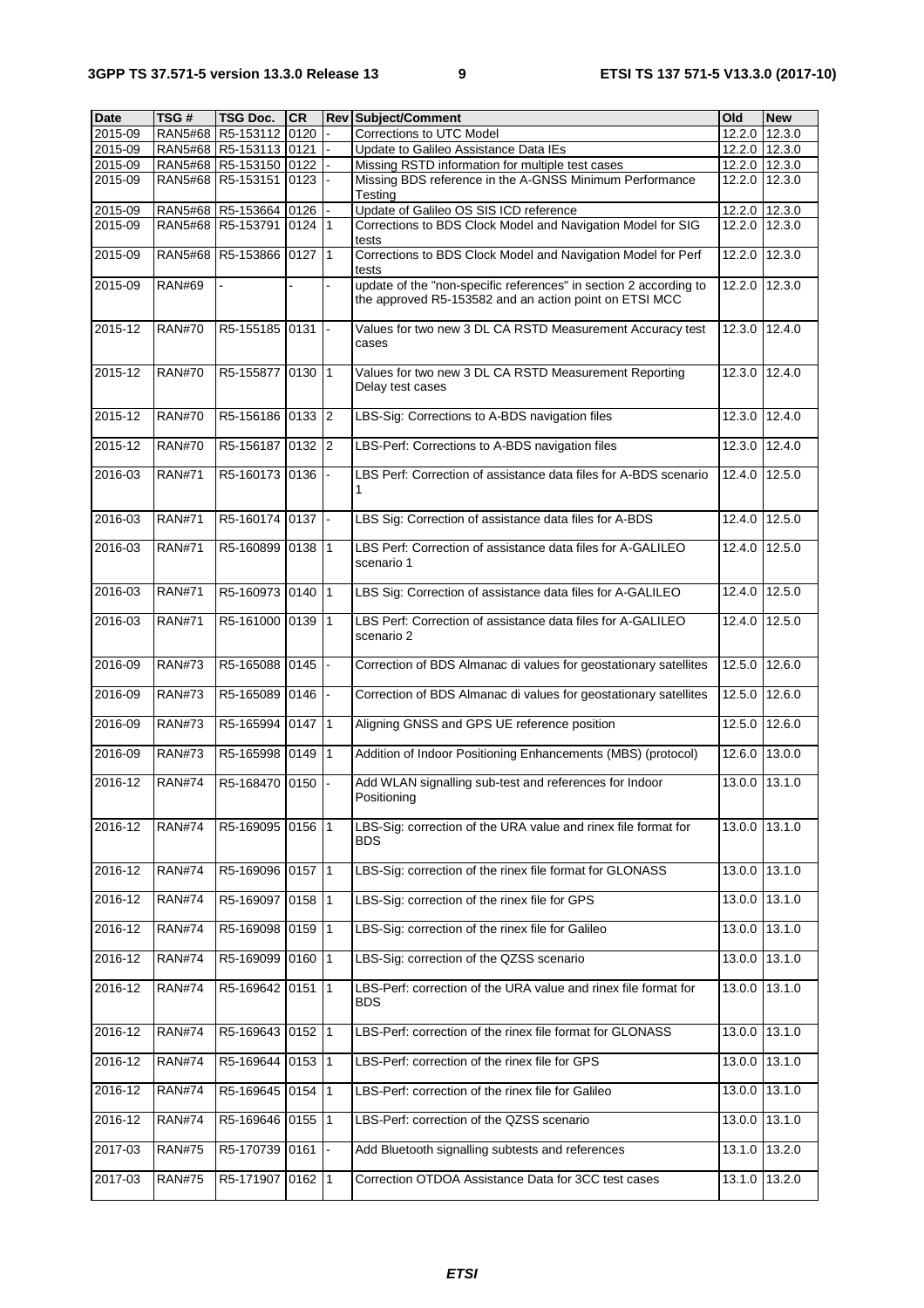| <b>Date</b> | TSG#   | <b>ITSG Doc. ICR</b> |  | <b>ReviSubiect/Comment</b>                                                                                           | Old | <b>New</b> |
|-------------|--------|----------------------|--|----------------------------------------------------------------------------------------------------------------------|-----|------------|
| 2017-09     | RAN#77 | IR5-173554 0168 I-   |  | Removal of technical content in 37.571-5 v13.2.0 and substitution 13.2.0 113.3.0<br>with pointer to the next Release |     |            |